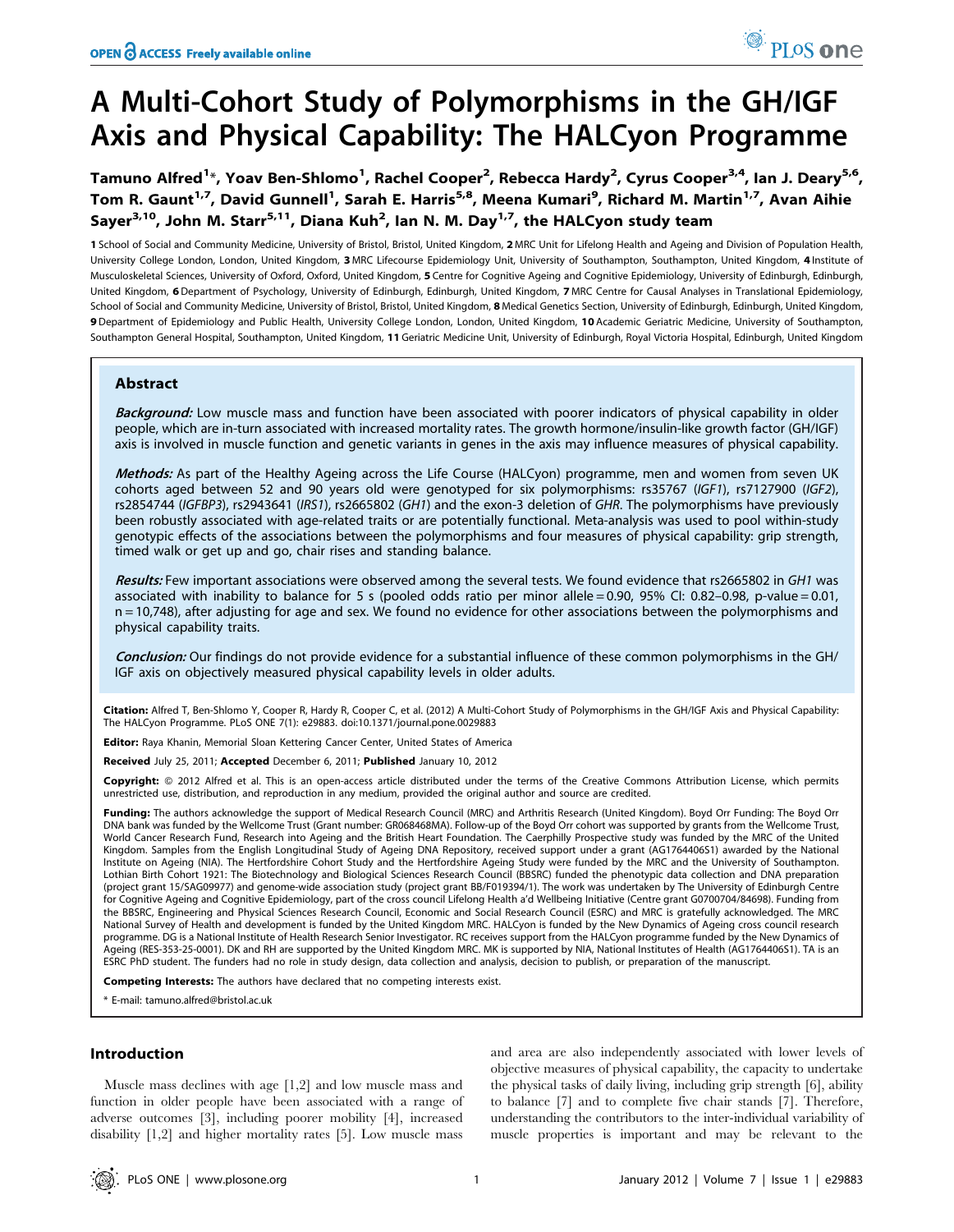prevention of the adverse consequences of lower levels of physical capability [8–10]. Variability attributed to the growth hormone/ insulin-like growth factor (GH/IGF) axis may also have the potential to lead to the development of novel interventions [11].

The GH/IGF axis plays an important role in body growth and composition [12]. IGF-I is produced in the liver in response to GH, as well as in skeletal muscle, and plays an important role in muscle growth and function [11–15], promoting and differentiating muscle cells, together with IGF-II [13]. Of the six binding proteins, most of IGF-I is bound to IGFBP-3 [12], which regulates the bioactivity of IGF-I and is expressed in skeletal muscle [14], possibly having IGF-I independent effects. Insulin receptor substrate 1 (IRS-1) interacts with the IGF receptor [14] and is involved in regulating body size [16]. The GH receptor is expressed throughout the body [12] and knockout of the GHR gene in mice leads to a reduction in body and muscle mass [17]. In addition to muscle function, the GH/IGF axis is also believed to play a role in some cancers [16,18], longevity and ageing [19–21]. Whilst evidence from small to moderately sized investigations into the effects of the GH/IGF axis on muscle properties and physical performance in humans has been mixed [11,12], it has been hypothesised that polymorphisms in genes in the GH/IGF axis may contribute to measures of muscle functioning and physical capability, phenotypes that have been shown to be partly heritable [22,23].

In genome-wide association studies (GWAS), single-nucleotide polymorphisms (SNPs) around IGF1 have been associated with height  $[24–26]$  and the C allele of rs35767 upstream of the gene has been associated with increased fasting insulin and insulin resistance risk [27] as well as lower levels of IGF-I [28–30]. There is some evidence to suggest that SNPs in IGF2 are associated with longevity [31], measures of adult body size [32–35], grip strength [36], arm and leg strength [37], and post-exercise muscle damage [38], and in a GWAS the A allele of rs7127900 near the gene has been associated with increased risk of prostate cancer [39]. The A allele of functional SNP rs2854744 in the promoter region of IGFBP3 has been associated with higher levels of IGFBP-3 [18,40] and may be associated with reduced breast and prostate cancer risk [18]. Increased type 2 diabetes risk has been associated with the C allele of rs2943641 near IRS1 in GWAS [41]. Studies of the functional SNP rs2665802 (in GH1) [42] have found associations between its minor allele and lower colorectal cancer risk [43] and mortality risk in females [44]. The exon-3 deletion of GHR (d3GHR) has been associated with response to GH administration in short children [45] and is perfectly tagged by several SNPs in Europeans [46], among which rs6873545 has a suggested association with lung cancer [47]. We therefore examined the associations between these polymorphisms and anthropometric and physical capability traits in 13,364 men and women aged between 52 and 90 years as part of the HALCyon (Healthy Ageing across the Life Course; www.halcyon.ac.uk) programme, in what we believe to be the largest investigation into polymorphisms in the GH/IGF axis and physical capability.

# Methods

#### Ethics Statement

Written informed consent was obtained from all participants. Ethical approval for each study was obtained from the relevant ethics committees.

# Study Populations

The Medical Research Council National Survey of Health and Development (NSHD) comprises participants sampled from all births in a week in March 1946 and followed up since. In 1999, at

age 53 years, men and women were visited by a research nurse and consent for DNA extraction was given by approximately 2900 members of the cohort. Details of the data collected and the several phases of the study are available on the cohort's website (www.nshd.mrc.ac.uk) and elsewhere [48].

The English Longitudinal Study of Ageing (ELSA) comprises men and women aged 50 years and over who originally participated in the Health Survey for England in 1998, 1999 or 2001. Fieldwork began in 2002–03 (Phase I) with two-yearly follow-ups and in 2004–05 (Phase II) blood samples were provided by 6231 participants. Details of the cohort have been published [49].

The Hertfordshire Cohort Study (HCS) consists of 2997 participants born 1931–39 and registered with a General Practitioner in East, North or West Hertfordshire who attended a clinic in 1994–2004 (Phase I). A second assessment took place in 2004–05 for participants in East Hertfordshire (Phase II). Further details of study design, data collected and summaries of participant characteristics have been published [50] and are available on its website (www.mrc.soton.ac.uk/herts).

The Hertfordshire Ageing Study (HAS) comprises men and women traced in 1994–95, the first follow-up (Phase I), of singleton births from 1920–30 in North Hertfordshire. A total of 717 participants attended a clinic during which DNA was extracted. A second follow-up took place in 2003–05 (Phase II). Details of the recruitment, data collected and summaries of participant characteristics have been described previously [51].

The Boyd Orr cohort is a historical cohort study based on children surveyed in 1937–39 in English and Scottish districts. Participants were followed-up for vital status via the NHS Medical Information Research Service (MIRS) since 1948, with questionnaire administration to survivors in 1997–98 (Phase II) and a research clinic visit in 2002–03 (Phase III), during which DNA was extracted from 728 adults. Details of the study design and the data collected have been described on its website (www.epi.bris.ac.uk/ boydorr) and elsewhere [52].

The Caerphilly Prospective Study (CaPS) recruited 2512 men aged between 45 and 59 years in 1979–83 from the town of Caerphilly, South Wales, and its surrounding villages. Blood samples were collected at baseline and at each of the four followups (Phase II: 1984–88, Phase III: 1989–93, Phase IV: 1993–97 and Phase V: 2002–04.) Further details are available on the cohort's website (www.epi.bris.ac.uk/caerphilly/caerphillyprospectivestudy. htm).

The Lothian Birth Cohort 1921 Study (LBC1921) participants were all born in 1921 and completed an IQ assessment at age 11. In 1999–2001 (Phase I) 550 79 year olds, living in and around Edinburgh, attended a clinic. Details of the recruitment into the study are available on its website (www.lothianbirthcohort.ed.ac. uk) and have been published previously [53].

## Genotyping and Quality Control

Genotyping for SNPs  $rs35767$  ( $-C1245T$ , *IGF1*),  $rs7127900$ (IGF2), rs2854744 (A-202C, IGFBP3), rs2943641 (IRS1) and rs2665802 (T1663A/T1169A, GH1) for all cohorts, except LBC1921, were carried out by KBioscience (www.kbioscience. co.uk). Genotype information for rs7127900 (IGF2) and rs2943641 (IRS1) in LBC1921 came from a genome-wide scan performed on the Illumina Human610-Quadv1 Chip (www.illumina.com) [54]. The d3GHR (exon-3 deletion of GHR) polymorphism resulted from recombination between two near identical retroelements and can therefore be genotyped using a ''pseudo-SNP'' assay for a single nucleotide difference between the two alleles [55]. Genotyping for the d3GHR pseudo-SNP was performed by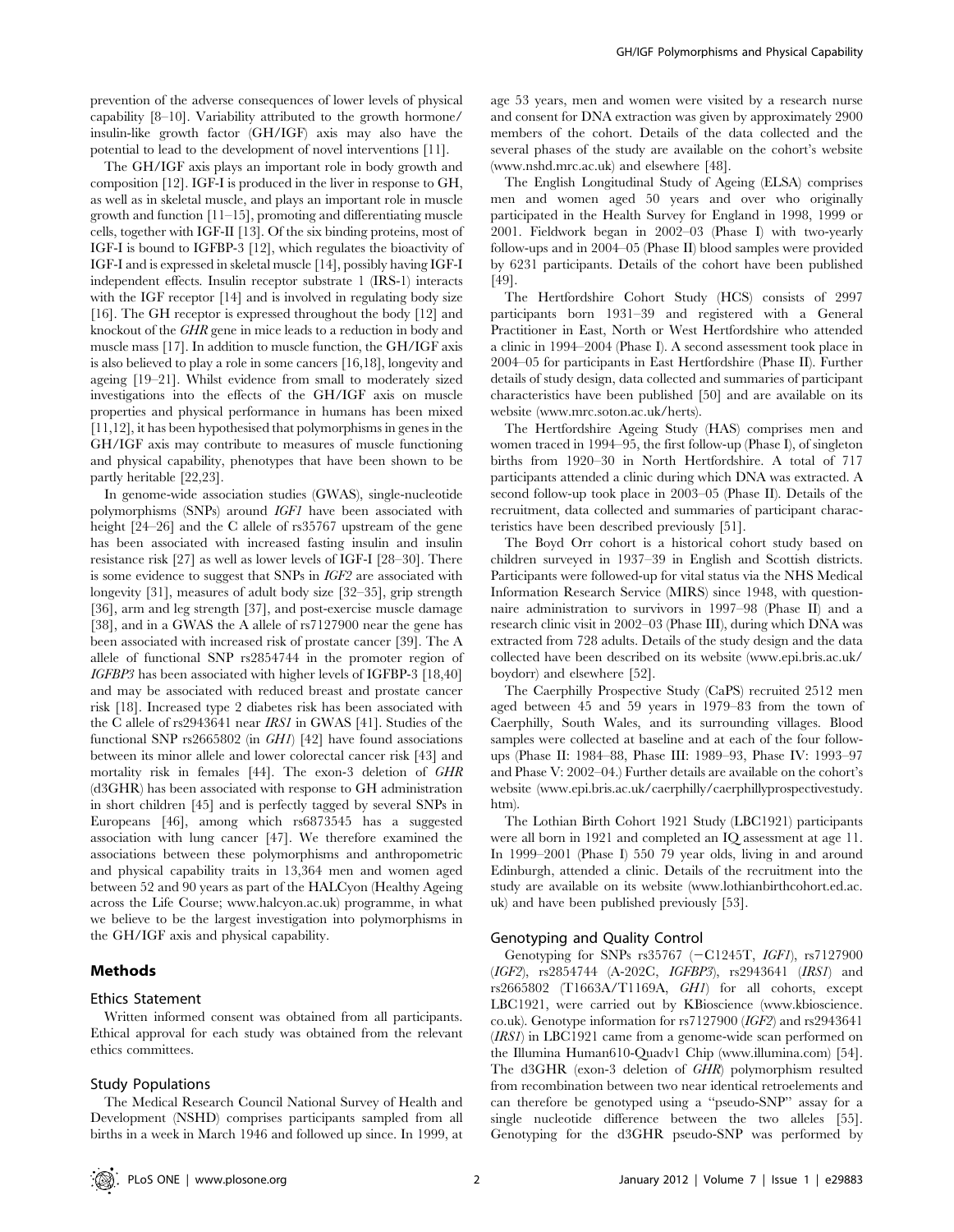KBioscience. Data quality was reviewed by assessing clustering quality (using KBioscience software SNPviewer on their data), call rates and deviation from Hardy-Weinberg equilibrium (HWE). Where deviation from HWE was detected for a study based on the hypothesis test, no exclusions were made due to the high quality of the studies in this investigation and the consistent genotyping methods used for the majority of the polymorphisms across the studies [56].

## Phenotypes

Anthropometry. Measurements were conducted either at clinics, during a clinical interview in the home, or from self-report. Body mass index (BMI kg/m<sup>2</sup>) was calculated as weight divided by height squared. Waist-hip ratio (WHR) was defined as waist circumference (cm) divided by hip circumference (cm) and was measured in NSHD, ELSA, HCS, HAS, Boyd Orr and CaPS.

Physical Capability and Activity. Grip strength was measured in NSHD, ELSA, HCS, HAS and LBC1921 using electronic or hydraulic dynamometers, with the best measure used in the analysis where more than one trial was conducted. Standing balance tests were conducted in the studies, with participants' eyes open: flamingo [57], (stopped at 30 s) in NSHD, HCS, HAS, Boyd Orr and CaPS, and side-by-side, semi-tandem and full tandem [58] in ELSA. Poor standing balance was defined for this analysis as the inability to complete 5 s. The timed get up and go test [59] was carried out in HCS, HAS, Boyd Orr and CaPS and required participants to get up from a chair, walk 3 m, turn, walk back, turn and sit down. Timed walks over 2.44 m (8 feet) and 6 m were carried out in ELSA and LBC1921 respectively. Speeds were calculated for timed walks and get up and go, with the fastest speeds used in the analysis where more than one trial was conducted. Timed chair rises [60] involved asking participants to rise from a chair and sit back down 5 times in ELSA, HCS and HAS, and 10 times in NSHD; the reciprocal of time taken in seconds  $\times 100$  [61] was used in the analysis. Levels of physical activity were derived from self reported levels using questionnaires in NSHD, ELSA, Boyd Orr, CaPS and LBC1921. Individuals were categorised as 'physically active' in this analysis if they engaged, at least once a month, in at least moderate sport or activities in NSHD, Boyd Orr, CaPS and LBC1921 or vigorous sport or activities in ELSA.

# Statistical Methods

Where information on ancestry was collected, non-European participants were excluded from the analyses in order to avoid confounding from population stratification [62]. Within studies, linear and logistic regression analyses were conducted on the continuous and dichotomous traits within the cohorts respectively, adjusting for sex in all studies except CaPS, and age in all studies except NSHD and LBC1921. Analyses of physical capability measures were repeated additionally adjusting for height and weight. Due to the low frequency of individuals homozygous for the T allele of rs35767 ( $n = 296, 2.3\%$ ), T allele of rs7127900  $(n = 455, 3.5\%)$  and the exon-3 deletion of GHR  $(n = 853, 6.5\%)$ . dominant models were used for these polymorphisms in order to avoid the presentation of tables containing cells with very low frequencies in particular cohorts. Additive models were used for rs2854744, rs2943641 and rs2665802 with genotypes coded as 0, 1 and 2 for the number of minor alleles. Likelihood ratio tests were used to compare the fit of the additive models compared with the full genotype model. For continuous traits, the normality of the standardised residuals was inspected with distributional diagnostic plots. Cook's distances [63] were plotted against fitted values, using a cut-off of four divided by sample size, to identify influential outliers in the continuous phenotypes. For the harmonisation of continuous traits that were used to obtain pooled estimates of the genotypic effects, z-score units were calculated in each study by subtracting the study mean and dividing by its standard deviation. The overall mean for z-scores is 0 and standard deviation 1. Beta coefficients calculated on z-score units can be reverted to the original scale by multiplying by an appropriate standard deviation. Two-step [64] meta-analyses using a randomeffects model were performed to obtain pooled genotypic effects. The  $I^2$  measure was used to quantify heterogeneity [65]. Additionally, within-study analyses of the physical capability traits were stratified by physical activity, an indicator shown to modify genotypic effects on anthropometric measures [66] and the effects of rs2665802 on colorectal cancer risk [67]. Finally, the calculation of z-scores, for the continuous traits, and the main analyses were repeated in males and females separately. Quanto [68] was used for power calculations. Reporting of the analyses met the appropriate items of recommended checklists [69,70]. A

Table 1. Summary of Sex, Age and Minor Allele Frequencies by Cohort.

| Cohort                        |             |              |            |               |                 |             |                |              |
|-------------------------------|-------------|--------------|------------|---------------|-----------------|-------------|----------------|--------------|
| Variable                      | <b>NSHD</b> | <b>ELSA</b>  | <b>HCS</b> | <b>HAS</b>    | <b>Boyd Orr</b> | CaPS        | <b>LBC1921</b> | <b>Total</b> |
| Number of participants        | 2618        | 5515         | 2902       | 551           | 397             | 867         | 514            | 13364        |
| Male, %                       | 50          | 46           | 53         | 59            | 45              | 100         | 41             | 52           |
| Age* in years, median (range) | 53          | $65(52-90+)$ | 66 (59-73) | $67(63 - 73)$ | 70 (64-82)      | $73(65-83)$ | 79 (77-80)     | $65(52-90+)$ |
| Minor Allele Frequencies      |             |              |            |               |                 |             |                |              |
| rs35767 (IGF1)                | 0.16        | 0.15         | 0.15       | 0.16          | 0.16            | 0.16        | 0.14           | 0.15         |
| rs7127900 (IGF2)              | 0.18        | 0.18         | 0.20       | 0.21          | 0.19            | 0.17        | 0.19           | 0.19         |
| rs2854744 (IGFBP3)            | 0.47        | 0.45         | 0.46       | 0.45          | 0.42            | 0.46        | 0.42           | 0.45         |
| rs2943641 (IRS1)              | 0.36        | 0.35         | 0.35       | 0.36          | 0.38            | 0.35        | 0.35           | 0.35         |
| rs2665802 (GH1)               | 0.41        | 0.40         | 0.41       | 0.41          | 0.39            | 0.40        | 0.41           | 0.41         |
| d3GHR                         | 0.26        | 0.27         | 0.27       | 0.24          | 0.27            | 0.28        | 0.26           | 0.27         |

Numbers of participants represent those with available data for at least one anthropometric or physical capability phenotype and at least one genotype. \*Age at phase from which the majority of variables are taken, i.e. Boyd Orr: III; CaPS: V; ELSA: II; HAS: I; HCS: I; LBC1921: I; NSHD: 1999 Collection. CaPS: Caerphilly Prospective Study; ELSA: English Longitudinal Study of Ageing; HAS: Hertfordshire Ageing Study; HCS: Hertfordshire Cohort Study; NSHD: National Survey of Health and Development.

doi:10.1371/journal.pone.0029883.t001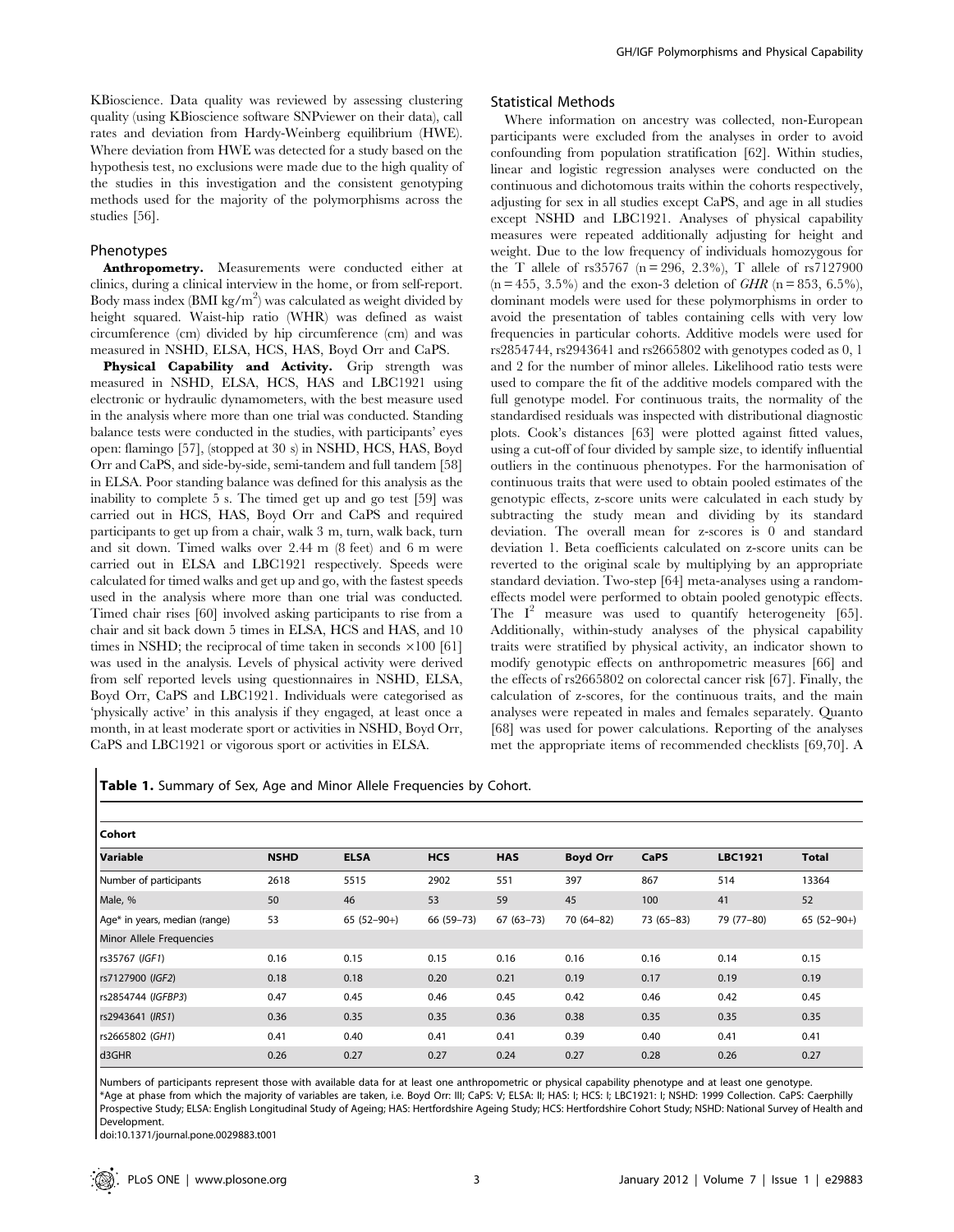two-tailed significance level of  $p<0.05$  was used as evidence of statistical significance. Statistical analysis was performed in Stata 11.1 (StataCorp LP).

# Results

#### Cohort Summaries and Genotyping Quality

Relevant genotypic and phenotypic data were available for a total of 13,364 adults aged between 52 and 90 years old (Table 1). The call rates were high, exceeding 95% across the studies for all polymorphisms. The HWE condition was met for rs35767, rs7127900, rs2854744, rs2943641 and rs2665802 in all studies  $(p\n-values>0.09)$  except for rs7127900 in HAS  $(p\n-value = 0.001)$ and rs2665802 in LBC1921 (p-value  $= 0.02$ ). Whilst the HWE condition was met for d3GHR in ELSA, HAS, Boyd Orr and  $CaPS$  (p-values $>0.09$ ) it was not met in two of the larger studies, NSHD (p-value  $= 0.02$ ) and HCS (p-value  $= 0.04$ ), and was borderline in LBC1921 (p-value  $= 0.06$ ), with the number of  $d3/$ d3 individuals under-represented.

#### Associations between Genotypes and Phenotypes

In ELSA, the study with the widest age range, genotype frequencies in those under 70 years were compared with those over 70 years; the T allele of rs2943641 (IRS1) was more common among those over 70 (chi-squared p-value  $= 0.0059$ ). Associations with age group were not observed for the other polymorphisms (pvalues $>0.1$ : data not shown).

Figure 1 and Tables S1, S2, S3, S4, S5, S6 show the associations between the polymorphisms and height, weight, BMI and WHR adjusting for age and sex. From the pooled analyses there was evidence for associations between d3GHR and weight (p-val $ue = 0.048$ ) and BMI (p-value = 0.005), with individuals with at least one exon-3 deletion allele having lower weight and BMI compared with individuals retaining both copies of the exon (Figure S1 and S2). There was also a trend among individuals carrying the exon-3 deletion to have a lower WHR (p-value  $= 0.07$ ) and for rs2854744-A (*IGFBP3*) to be associated with shorter height (p-value  $= 0.08$ ). There was no evidence for other associations between the polymorphisms and anthropometric measures (p-values $>$ 0.1).

Overall

|                                                                                                                                    |              |                | Beta (95% CI)                                                                                                                                                                                                                             | P-value | (Heterogeneitγ)                                                                                                                                                               | N |
|------------------------------------------------------------------------------------------------------------------------------------|--------------|----------------|-------------------------------------------------------------------------------------------------------------------------------------------------------------------------------------------------------------------------------------------|---------|-------------------------------------------------------------------------------------------------------------------------------------------------------------------------------|---|
| Height, cm<br>rs35767 (IGF1)<br>rs7127900 (IGF2)<br>rs2854744 (IGFBP3)<br>rs2943641 (IRS1)<br>rs2665802 (GH1)<br>d3GHR             |              |                | $0.01$ ( $-0.01$ , $0.04$ )<br>$0.01$ (-0.01, 0.04)<br>-0.01 (-0.03, 0.00) P=0.076 (f <sup>2</sup> =0.0%; P=0.971) 12845<br>$0.02$ (- $0.00, 0.04$ )<br>$0.01$ ( $-0.01$ , $0.02$ )<br>0.00 (-0.02, 0.03) P=0.846 (P=0.0%; P=0.967) 12900 |         | P=0.390 (P=0.0%; P=0.776) 12883<br>P=0.246 (P=0.0%; P=0.935) 12959<br>P=0.124 (P=27.5%; P=0.218) 12896<br>P=0.417 (P=0.0%; P=0.892) 12753                                     |   |
| Weight, kg<br>rs35767 (IGF1)<br>rs7127900 (IGF2)<br>rs2854744 (IGFBP3)<br>rs2943641 (IRS1)<br>rs2665802 (GH1)<br>d3GHR             |              |                | $0.02$ ( $-0.02$ , $0.05$ )<br>$0.02$ (-0.01, 0.05)<br>$0.00$ (- $0.03, 0.03$ )<br>$0.02$ (- $0.00$ , $0.04$ )<br>$0.01$ (-0.02, 0.04)<br>-0.04 (-0.08, 0.00) P=0.048 (P=26.4%; P=0.228) 12913                                            |         | P=0.351 (P=0.0%; P=0.562) 12899<br>P=0.269 (P=0.0%; P=0.738) 12974<br>P=0.959 (P=28.3%; P=0.212) 12857<br>P=0.115 (P=0.0%; P=0.502) 12912<br>P=0.411 (P=17.5%; P=0.296) 12770 |   |
| BMI, kg/m <sup>2</sup><br>rs35767 (IGF1)<br>rs7127900 (IGF2)<br>rs2854744 (IGFBP3)<br>rs2943641 (IRS1)<br>rs2665802 (GH1)<br>d3GHR |              |                | $0.01$ (-0.02, 0.05)<br>$0.01$ ( $-0.03$ , $0.04$ )<br>$0.01$ (-0.03, 0.05)<br>$0.02$ (- $0.02$ , $0.05$ )<br>0.00 (-0.04, 0.04) P=0.923 (P=42.3%; P=0.109) 12675<br>-0.05 (-0.09, -0.02) P=0.005 (f <sup>2</sup> =5.3%; P=0.386) 12817   |         | P=0.467 (P=0.0%; P=0.656) 12800<br>P=0.699 (P=0.0%; P=0.571) 12875<br>P=0.660 (P=48.2%; P=0.072) 12762<br>P=0.317 (P=25.0%; P=0.238) 12813                                    |   |
| <b>WHR</b><br>rs35767 (IGF1)<br>rs7127900 (IGF2)<br>rs2854744 (IGFBP3)<br>rs2943641 (IRS1)<br>rs2665802 (GH1)<br>d3GHR             |              |                | $0.00$ (- $0.03, 0.03$ )<br>$0.00$ (- $0.03, 0.03$ )<br>$0.01$ (- $0.01$ , $0.03$ )<br>$0.01$ ( $-0.02$ , $0.04$ )<br>-0.01 (-0.03, 0.02) P=0.626 (f ~= 28.1%; P=0.224) 12293<br>-0.03 (-0.06, 0.00) P=0.069 (P=25.2%; P=0.245) 12429     |         | P=0.955 (P=0.0%; P=0.471) 12420<br>P=0.980 (P=0.6%; P=0.412) 12477<br>P=0.496 (P=0.0%; P=0.848) 12370<br>P=0.572 (P=52.8%; P=0.060) 12412                                     |   |
| $-1$                                                                                                                               | $-0.05$<br>0 | .05<br>Z-score | $\cdot$ 1                                                                                                                                                                                                                                 |         |                                                                                                                                                                               |   |

Figure 1. Pooled Results of Associations between Genotypes and Measures of Anthropometry. Adjusted for age and sex. Models used: rs35767 (IGF1)- (C/T+T/T) vs. C/C; rs7127900 (IGF2)- (C/T+T/T) vs. C/C; rs2854744 (IGFBP3- per minor (A) allele; rs2943641 (IRS1)- per minor (T) allele; rs2665802 (GH1)- per minor (T) allele; d3GHR- (fl/d3+d3/d3) vs. fl/fl. fl: full length; d3: exon-3 deletion. doi:10.1371/journal.pone.0029883.g001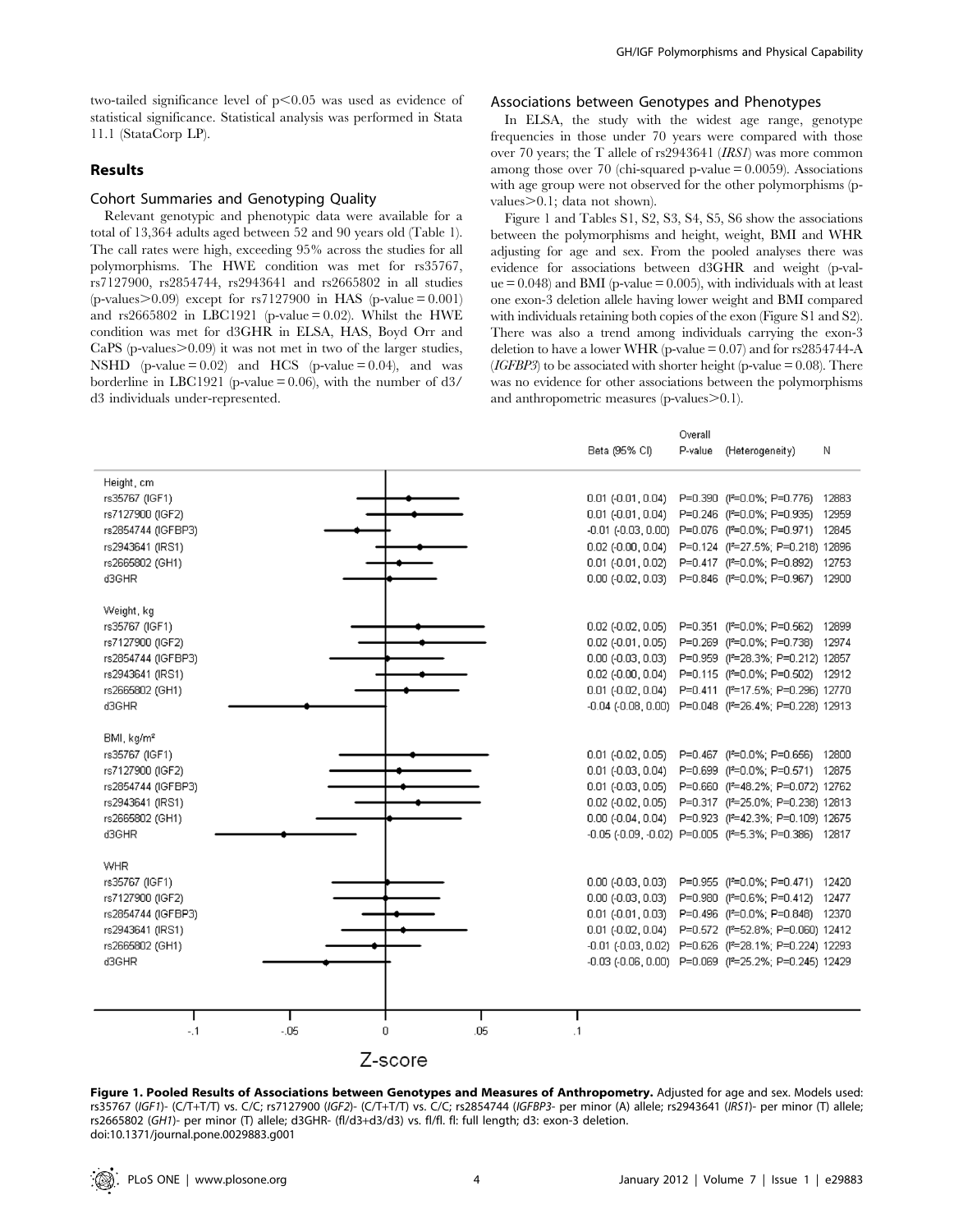Figure 2 and Tables S1, S2, S3, S4, S5, S6 show that there was no evidence for associations between any of the polymorphisms and grip strength, timed get up and go/walks and timed chair rises after adjusting for age and sex (p-values $> 0.1$ ). Similarly, there were no associations after additionally adjusting for height and weight (p-values $\geq 0.1$ ; data not shown).

The associations between the polymorphisms and poor balance, adjusting for age and sex, are presented in Figure 3 and Tables S1, S2, S3, S4, S5, S6. There was evidence for an association with SNP rs2665802 (*GH1*) (p-value = 0.01), with the minor allele associated with increased ability to balance (Figure S3). The association remained after additional adjustment for height and weight (p-value  $= 0.02$ ; data not shown). There was no evidence for associations with the other polymorphisms after adjusting for age, sex (p-values $>0.5$ ), height and weight (p-values $>0.4$ ; data not shown).

In only a relatively small number of tests did the full genotype model represent a significantly better fit than the per allele model (indicated in Tables S3, S4, S5).

Within NSHD, ELSA, Boyd Orr, CaPS and LBC1921, there was little evidence that the genotypic effects for the physical capability traits differed between the physically active and inactive. Interactions were only observed in Boyd Orr for rs2854744 with balance (p-value  $= 0.04$ ) and in ELSA for rs2943641 with grip strength (p-value  $= 0.03$ ); however, the genotypic effects were not significant in either group in ELSA, whilst an association was observed with balance in the physically inactive group in Boyd Orr.

# Investigations by Sex

Figures S4 and S5 present the pooled associations between the polymorphisms and the anthropometric traits adjusting for age in males and females, respectively. There was evidence for a sex difference between rs2943641 (*IRS1*) and height (p-value =  $0.03$  for heterogeneity between males and females) with the T allele being associated with greater height in females but not males (Figure S6). There was no evidence for any other sex differences between the polymorphisms and anthropometric traits (heterogeneity p-val $ues > 0.1$ ).

Pooled associations between the polymorphisms and the physical capability traits, adjusting for age, in males and females are presented in Figures S7 to S9. There was no evidence for sex differences (heterogeneity p-values $>$ 0.1), except for rs35767 (IGF1)

Overall

|                             |        |         |     | Beta (95% CI) | P-value (Heterogeneity)                                          | Ν |
|-----------------------------|--------|---------|-----|---------------|------------------------------------------------------------------|---|
| Grip Strength, kg           |        |         |     |               |                                                                  |   |
| rs35767 (IGF1)              |        |         |     |               | 0.03 (-0.01, 0.06) P=0.127 (f = 29.3%; P=0.226) 11757            |   |
| rs7127900 (IGF2)            |        |         |     |               | 0.02 (-0.01, 0.05) P=0.270 (f = 38.5%; P=0.164) 11814            |   |
| rs2854744 (IGFBP3)          |        |         |     |               | 0.01 (-0.01, 0.02) P=0.404 (I <sup>2</sup> =0.0%; P=0.715) 11684 |   |
| rs2943641 (IRS1)            |        |         |     |               | 0.01 (-0.01, 0.03) P=0.467 (f = 30.2%; P=0.220) 11745            |   |
| rs2665802 (GH1)             |        |         |     |               | 0.00 (-0.03, 0.03) P=0.823 (P=55.7%; P=0.060) 11585              |   |
| d3GHR                       |        |         |     |               | -0.00 (-0.02, 0.02) P=0.885 ( $P=0.0\%$ ; P=0.833) 11704         |   |
|                             |        |         |     |               |                                                                  |   |
| Timed Get Up & Go/Walk, m/s |        |         |     |               |                                                                  |   |
| rs35767 (IGF1)              |        |         |     |               | -0.00 (-0.05, 0.05) P=0.973 (I2=4.3%; P=0.389) 7467              |   |
| rs7127900 (IGF2)            |        |         |     |               | 0.01 (-0.03, 0.06) P=0.630 (P=0.0%; P=0.517) 7520                |   |
| rs2854744 (IGFBP3)          |        |         |     |               | 0.02 (-0.03, 0.06) P=0.442 (P=36.5%; P=0.163) 7443               |   |
| rs2943641 (IRS1)            |        |         |     |               | -0.00 (-0.04, 0.03) P=0.795 (P=0.0%; P=0.780) 7472               |   |
| rs2665802 (GH1)             |        |         |     |               | -0.01 (-0.04, 0.02) P=0.576 (P=0.0%; P=0.704) 7402               |   |
| d3GHR                       |        |         |     |               | -0.03 (-0.08, 0.03) P=0.393 (P=26.1%; P=0.238) 7491              |   |
| <b>Timed Chair Rises</b>    |        |         |     |               |                                                                  |   |
| rs35767 (IGF1)              |        |         |     |               | 0.00 (-0.04, 0.05) P=0.861 (P=0.0%; P=0.707) 8839                |   |
| rs7127900 (IGF2)            |        |         |     |               | -0.00 (-0.05, 0.05) P=0.968 (P=16.7%; P=0.308) 8846              |   |
| rs2854744 (IGFBP3)          |        |         |     |               | -0.00 (-0.05, 0.04) P=0.910 (P=48.7%; P=0.119) 8756              |   |
| rs2943641 (IRS1)            |        |         |     |               | 0.02 (-0.03, 0.07) P=0.460 (P=49.0%; P=0.118) 8804               |   |
| rs2665802 (GH1)             |        |         |     |               | -0.01 (-0.05, 0.04) P=0.723 (P=43.8%; P=0.149) 8683              |   |
| d3GHR                       |        |         |     |               | 0.03 (-0.01, 0.07) P=0.186 (P=0.0%; P=0.553) 8798                |   |
|                             |        |         |     |               |                                                                  |   |
|                             |        |         |     |               |                                                                  |   |
| $-.1$                       | $-.05$ | 0       | .05 | $\cdot$ 1     |                                                                  |   |
|                             |        |         |     |               |                                                                  |   |
|                             |        | Z-score |     |               |                                                                  |   |

Figure 2. Pooled Results of Associations between Genotypes and Grip Strength, TGUG and Chair Rises. Adjusted for age and sex. Timed chair rises on reciprocal of time taken in sec ×100. Models used: rs35767 (IGF1)- (C/T+T/T) vs. C/C; rs7127900 (IGF2)- (C/T+T/T) vs. C/C; rs2854744 (IGFBP3- per minor (A) allele; rs2943641 (IRS1)- per minor (T) allele; rs2665802 (GH1)- per minor (T) allele; d3GHR- (fl/d3+d3/d3) vs. fl/fl. fl: full length; d3: exon-3 deletion.

doi:10.1371/journal.pone.0029883.g002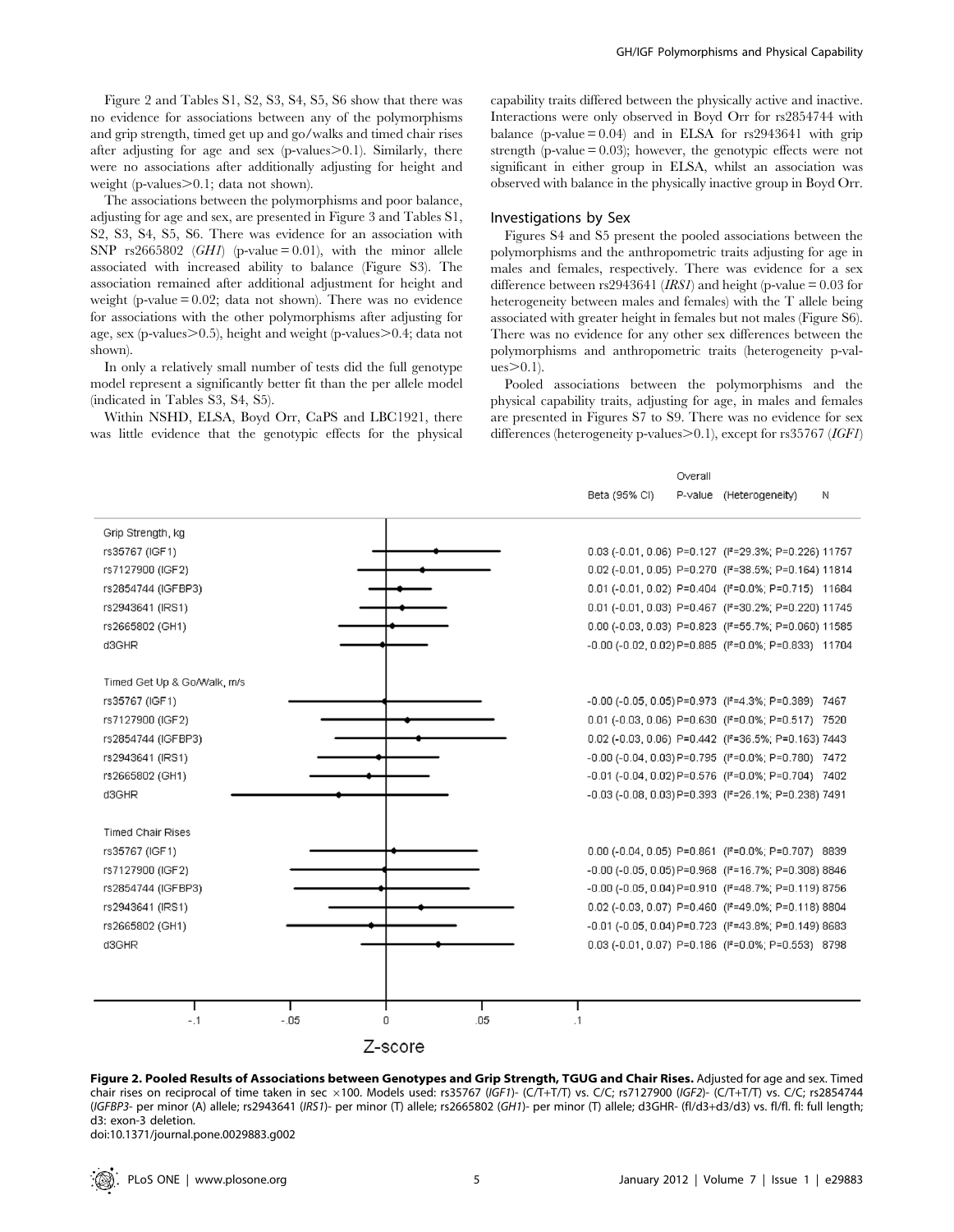Overall

OR (95% CI) P-value (Heterogeneity) n/N



Figure 3. Pooled Results of Associations between Genotypes and Poor Balance. Adjusted for age and sex. Poor balance defined as inability to complete the Flamingo test for 5 s in Boyd Orr, HAS, HCS, NSHD and CaPS, and 5 s of the tandem test in ELSA. Models used: rs35767 (IGF1)- (C/T+T/ T) vs. C/C; rs7127900 (IGF2)- (C/T+T/T) vs. C/C; rs2854744 (IGFBP3- per minor (A) allele; rs2943641 (IRS1)- per minor (T) allele; rs2665802 (GH1)- per minor (T) allele; d3GHR- (fl/d3+d3/d3) vs. fl/fl. fl: full length; d3: exon-3 deletion. doi:10.1371/journal.pone.0029883.g003

and chair rises (heterogeneity p-value  $= 0.03$ ) where the genotypic effects were in opposite directions, though not achieving statistical significance in either sex (Figure S10).

#### **Discussion**

We examined associations between six common polymorphisms in the GH/IGF axis and measures of anthropometric and physical capability phenotypes in seven UK cohorts comprising a total of 13,364 adults aged between 52 and 90 years. To our knowledge this is the largest investigation into polymorphisms in the axis and physical capability. The polymorphisms chosen are either functional or have been robustly associated with age-related phenotypes in GWAS. Among the 48 genotype association tests conducted in the main analysis there were few important associations observed. We found evidence for associations between d3GHR and anthropometry, with carriers of at least one exon-3 deletion having lower weight, BMI and a trend towards lower WHR. After adjusting for age and sex we found evidence for an association with physical capability for only one of the polymorphisms, with the minor allele of rs2665802 (GH1) being associated with increased ability to balance for at least 5 s. On the whole, the associations for physical capability were similar in males and females, between the physically active and inactive and after additionally adjusting for height and weight. These findings suggest that these polymorphisms are not important contributors to physical capability in older adults.

GWAS in Asian populations have found associations between SNPs around IGF1, including rs35767, and height [25,26].

However, to-date, little evidence has emerged from GWAS supporting highly significant associations between common polymorphisms in the six genes that we investigated in the GH/IGF axis and measures of anthropometry in Europeans [71,72]. Although, it is possible that SNPs in these six genes may significantly modify the effects on lean body mass of SNPs in other genes that are relevant to the GH/IGF axis [73]. We observed no association between rs35767 (IGF1) and measures of body size, consistent with other studies on European populations [27,74]. A previous investigation in elderly men and women found no consistent associations between rs35767 (IGF1) and measures of body composition and walk times, grip strength and timed chair stand [75]. We did not observe poorer measures of physical capability among carriers of the risk allele for prostate cancer for rs7127900 near IGF2 [39]. Other smaller studies had found no association between rs2854744 (IGFBP3) and measures of adult body size in women of European ancestry  $(n = 1702)$ [76], or muscle phenotypes in response to strength training in older adults (n = 128) [77]. Unlike a previous study (n = 454) [44], we did not observe associations between rs2665802 (GH1) and height in either sex, nor were associations reported with height or BMI elsewhere (sample sizes ranged between 293 and 1003) [43,78,79]. Our results suggested that the minor allele of rs2665802 (GH1) was associated with better ability to balance for at least 5 s. The allele has also been associated with lower colorectal cancer [43] and mortality risk in females [44], though the null findings observed for the other measures of physical capability would suggest that rs2665802 (GH1) does not substantially influence measures of physical capability. In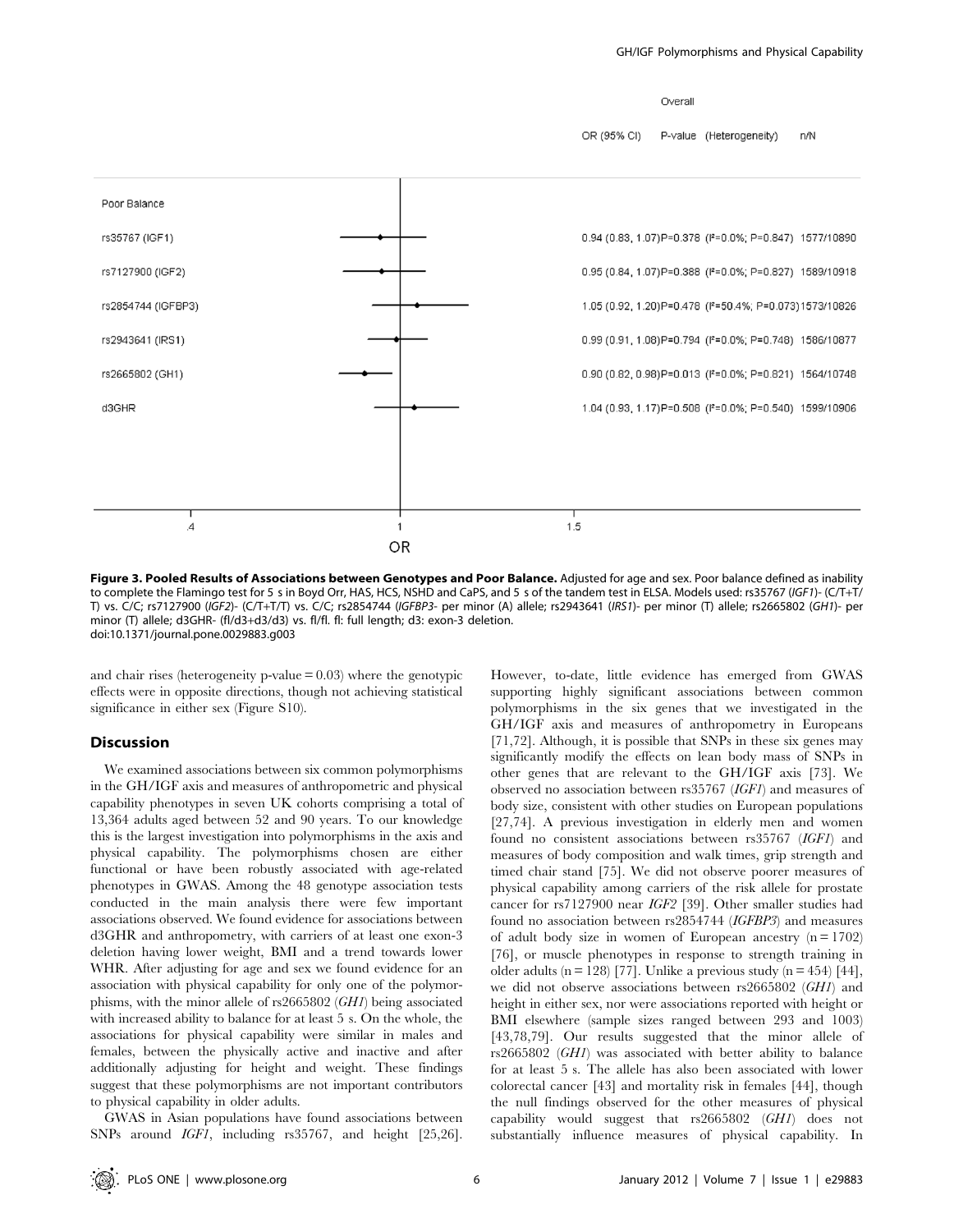addition, a study of 169 athletes and 155 controls suggests that it is not associated with athletic status [80]. Our meta-analysis provided some evidence for lower weight and BMI among carriers of the exon-3 deletion of GHR. Although few specific investigations into the d3GHR polymorphism on populationbased studies of adults have been conducted, smaller studies have found no associations with measures of body size (sample sizes ranged between 100 and 831) [46,81,82]; however, one study observed associations between its haplotypic block and BMI [46]. We therefore contacted the GIANT Consortium [83] to look up associations between tag SNPs of d3GHR and BMI. No associations were observed in per minor allele models for BMI for any of the five available SNPs, for example, for rs4590183 the data suggested a p-value of 0.98 in an analysis of 123,863 participants, suggesting our observed associations for d3GHR with weight and BMI were false positives.

It is an important finding that this investigation does not provide evidence for a substantial role of these common polymorphisms in the GH/IGF axis and measures of physical capability given the statistical power of this multi-cohort study. Sample size calculations for the quantitative traits for 80% power at the 5% significance level estimated that around 7000 individuals would be required to detect a beta coefficient of 0.07 z-score units under a dominant model for a polymorphism with a MAF of 0.19 or for 0.05 z-score units under an additive model using a MAF of 0.35. For example, there was sufficient power to detect a difference in grip strength of around 0.8 kg under a dominant model for rs7127900 (IGF2), assuming a standard deviation of 11. This allows the inference that any associations between the polymorphisms and physical capability traits are very small.

Deviation from the HWE condition was detected for d3GHR in two of the larger studies, NSHD and HCS. However, the only suggested associations for d3GHR were with weight and BMI, which were found to be in opposite directions for these studies (Table S6, Figure S1 and S2), indicating that, although exclusion is not recommended [56], excluding these two studies would not substantially affect the overall pooled results. Furthermore, whilst we observed four deviations from HWE altogether, around two statistically significant tests would be expected given the 42 (6 polymorphisms $\times7$  studies) HWE tests performed.

Whilst the choice of polymorphisms within our candidate genes were primarily based on robust associations observed with agerelated traits [18,27,39,41], or functional evidence [42], additional polymorphisms in these genes may be useful for exploring further the influence of common polymorphisms in the GH/IGF axis on measures of physical capability.

#### Conclusion

The results of this large, multi-cohort investigation do not support the hypothesis that these common polymorphisms in the GH/IGF axis contribute substantially to objectively measured physical capability in older adults.

## Supporting Information

Figure S1 Meta-analysis for the Associations between d3GHR Genotype and Weight. Adjusted for age and sex. Coefficients based on z-scores. fl: full length; d3: exon-3 deletion. (TIF)

Figure S2 Meta-analysis for the Associations between d3GHR Genotype and BMI. Adjusted for age and sex. Coefficients based on z-scores. fl: full length; d3: exon-3 deletion. (TIF)

Figure S3 Meta-analysis for the Associations between rs2665802 (GH1) Genotype and Poor Balance. Adjusted for age, sex. Poor balance defined as inability to complete the Flamingo test for 5 s in Boyd Orr, HAS, HCS, NSHD and CaPS, and 5 s of the tandem test in ELSA. (TIF)

Figure S4 Summary of Pooled Results of Associations between Genotypes and Measures of Anthropometry in Males. Adjusted for age. Models used: rs35767 (IGF1)- (C/T+T/ T) vs. C/C; rs7127900 (IGF2)- (C/T+T/T) vs. C/C; rs2854744 (IGFBP3- per minor (A) allele; rs2943641 (IRS1)- per minor (T) allele; rs2665802 (GH1)- per minor (T) allele; d3GHR- (fl/d3+d3/ d3) vs. fl/fl. fl: full length; d3: exon-3 deletion. (TIF)

Figure S5 Summary of Pooled Results of Associations between Genotypes and Measures of Anthropometry in Females. Adjusted for age. Models used: rs35767 (IGF1)- (C/ T+T/T) vs. C/C; rs7127900 (IGF2)- (C/T+T/T) vs. C/C; rs2854744 (IGFBP3- per minor (A) allele; rs2943641 (IRS1)- per minor (T) allele; rs2665802 (GH1)- per minor (T) allele; d3GHR- (fl/d3+d3/d3) vs. fl/fl. fl: full length; d3: exon-3 deletion. (TIF)

Figure S6 Meta-analysis for the Associations between rs2943641 (IRS1) Genotype and Height by Sex. Adjusted for age. Coefficients based on z-scores. (TIF)

Figure S7 Summary of Pooled Results of Associations between Genotypes and Grip Strength, Timed Get Up & Go and Chair Rises in Males. Adjusted for age. Timed chair rises on reciprocal of time taken in sec ×100. Models used: rs35767 (IGF1)- (C/T+T/T) vs. C/C; rs7127900 (IGF2)- (C/ T+T/T) vs. C/C; rs2854744 (IGFBP3- per minor (A) allele; rs2943641 (IRS1)- per minor (T) allele; rs2665802 (GH1)- per minor (T) allele; d3GHR- (fl/d3+d3/d3) vs. fl/fl. fl: full length; d3: exon-3 deletion.

(TIF)

Figure S8 Summary of Pooled Results of Associations between Genotypes and Grip Strength, Timed Get Up & Go and Chair Rises in Females. Adjusted for age. Timed chair rises on reciprocal of time taken in sec  $\times 100$ . Models used: rs35767 (IGF1)- (C/T+T/T) vs. C/C; rs7127900 (IGF2)- (C/ T+T/T) vs. C/C; rs2854744 (IGFBP3- per minor (A) allele; rs2943641 (IRS1)- per minor (T) allele; rs2665802 (GH1)- per minor (T) allele; d3GHR- (fl/d3+d3/d3) vs. fl/fl. fl: full length; d3: exon-3 deletion.



Figure S9 Summary of Pooled Results of Associations between Genotypes and Poor Balance by Sex. Adjusted for age. Poor balance defined as inability to complete the Flamingo test for 5 s in Boyd Orr, HAS, HCS, NSHD and CaPS, and 5 s of the tandem test in ELSA. Models used: rs35767 (IGF1)- (C/T+T/ T) vs. C/C; rs7127900 (IGF2)- (C/T+T/T) vs. C/C; rs2854744 (*IGFBP3*- per minor (A) allele; rs2943641 (*IRSI*)- per minor (T) allele; rs2665802 (GH1)- per minor (T) allele; d3GHR- (fl/d3+d3/ d3) vs. fl/fl. fl: full length; d3: exon-3 deletion. (TIF)

Figure S10 Meta-analysis for the Associations between rs35767 (IGF1) Genotype and Timed Chair Rises by Sex. Adjusted for age. Timed chair rises on reciprocal of time taken in sec  $\times$ 100. Coefficients based on z-scores. (TIF)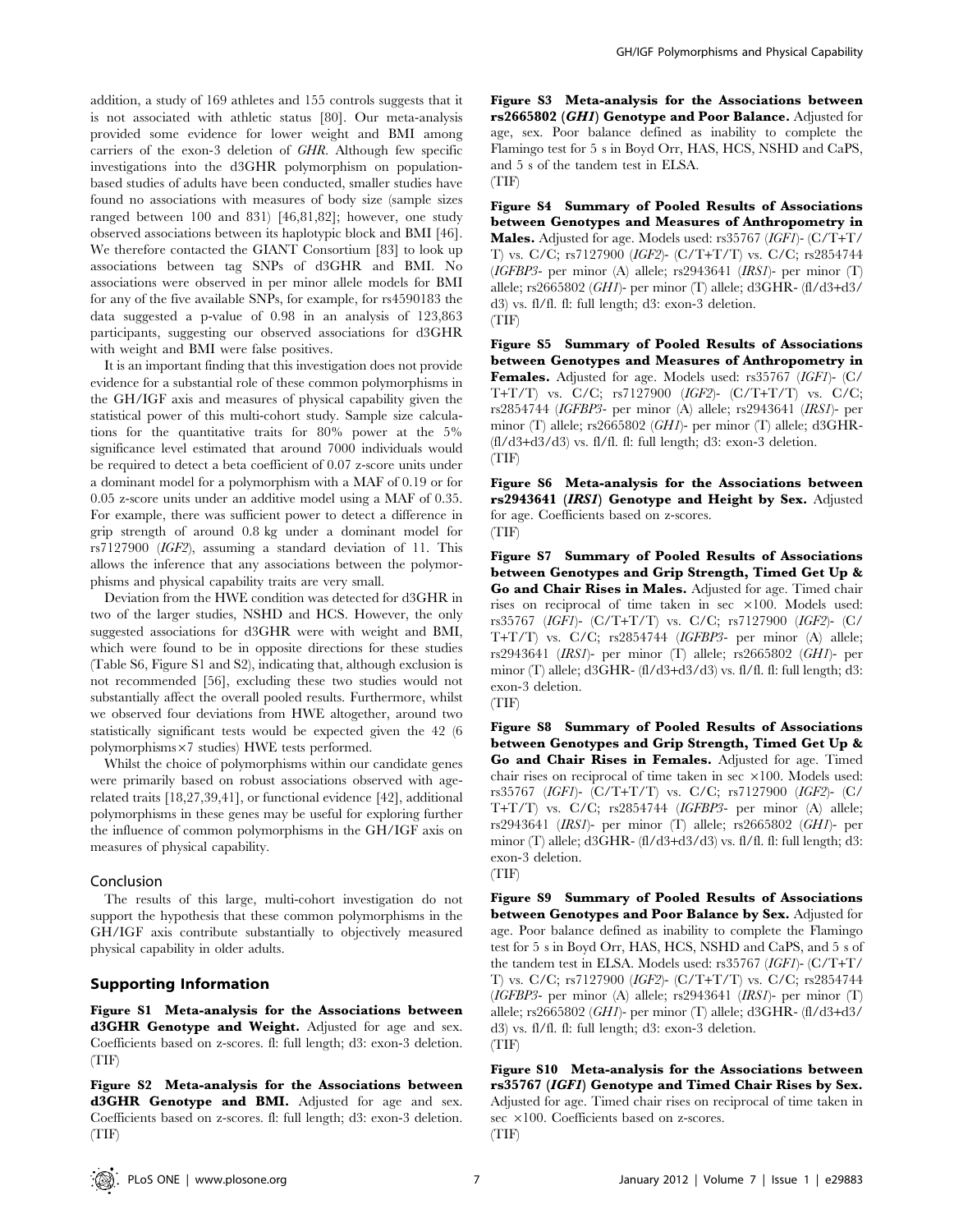Table S2 Anthropometry and Physical Capability by rs7127900 (IGF2) Genotype and Cohort. (DOCX)

Table S3 Anthropometry and Physical Capability by rs2854744 (IGFBP3) Genotype and Cohort. (DOCX)

Table S4 Anthropometry and Physical Capability by rs2943641 (IRS1) Genotype and Cohort. (DOCX)

Table S5 Anthropometry and Physical Capability by rs2665802 (GH1) Genotype and Cohort. (DOCX)

Table S6 Anthropometry and Physical Capability by d3GHR Genotype and Cohort. (DOCX)

## Acknowledgments

We thank the GIANT Consortium, in particular Ruth Loos, for the SNP look ups.

We thank Kate Birnie, Vanessa Cox, Nikki Graham, Karen Jameson, Andrew Taylor and Andrew Wong for providing data.

## References

- 1. Baumgartner RN, Koehler KM, Gallagher D, Romero L, Heymsfield SB, et al. (1998) Epidemiology of sarcopenia among the elderly in New Mexico. Am J Epidemiol 147: 755–763.
- 2. Janssen I (2006) Influence of sarcopenia on the development of physical disability: the Cardiovascular Health Study. J Am Geriatr Soc 54: 56–62. doi:10.1111/j.1532-5415.2005.00540.x.
- 3. Abellan van Kan G (2009) Epidemiology and consequences of sarcopenia. J Nutr Health Aging 13: 708–712.
- 4. Lauretani F, Russo CR, Bandinelli S, Bartali B, Cavazzini C, et al. (2003) Ageassociated changes in skeletal muscles and their effect on mobility: an operational diagnosis of sarcopenia. J Appl Physiol 95: 1851–1860. doi:10.1152/japplphysiol.00246.2003.
- 5. Szulc P, Munoz F, Marchand F, Chapurlat R, Delmas PD (2010) Rapid loss of appendicular skeletal muscle mass is associated with higher all-cause mortality in older men: the prospective MINOS study. Am J Clin Nutr 91: 1227–1236. doi:10.3945/ajcn.2009.28256.
- 6. Abbatecola AM, Ferrucci L, Ceda G, Russo CR, Lauretani F, et al. (2005) Insulin resistance and muscle strength in older persons. J Gerontol A Biol Sci Med Sci 60: 1278–1282.
- 7. Szulc P, Beck TJ, Marchand F, Delmas PD (2005) Low skeletal muscle mass is associated with poor structural parameters of bone and impaired balance in elderly men–the MINOS study. J Bone Miner Res 20: 721–729. doi:10.1359/ JBMR.041230.
- 8. Cooper R, Kuh D, Hardy R, Mortality Review Group, FALCon and HALCyon study teams. (2010) Objectively measured physical capability levels and mortality: systematic review and meta-analysis. BMJ 341: c4467–c4467. doi:10.1136/bmj.c4467.
- 9. Guralnik JM, Ferrucci L, Simonsick EM, Salive ME, Wallace RB (1995) Lowerextremity function in persons over the age of 70 years as a predictor of subsequent disability. N Engl J Med 332: 556–561. doi:10.1056/ NEIM199503023320902.
- 10. Cooper R, Kuh D, Cooper C, Gale CR, Lawlor DA, et al. (2011) Objective measures of physical capability and subsequent health: a systematic review. Age Ageing 40: 14–23. doi:10.1093/ageing/afq117.
- 11. Giovannini S, Marzetti E, Borst SE, Leeuwenburgh C (2008) Modulation of GH/IGF-1 axis: potential strategies to counteract sarcopenia in older adults. Mech Ageing Dev 129: 593–601. doi:10.1016/j.mad.2008.08.001.
- 12. Velloso CP (2008) Regulation of muscle mass by growth hormone and IGF-I. Br J Pharmacol 154: 557–568. doi:10.1038/bjp.2008.153.
- 13. Charge´ SBP, Rudnicki MA (2004) Cellular and molecular regulation of muscle regeneration. Physiol Rev 84: 209–238. doi:10.1152/physrev.00019.2003.
- 14. Clemmons DR (2009) Role of IGF-I in skeletal muscle mass maintenance. Trends Endocrinol. Metab 20: 349–356. doi:10.1016/j.tem.2009.04.002.
- 15. Lang T, Streeper T, Cawthon P, Baldwin K, Taaffe DR, et al. (2010) Sarcopenia: etiology, clinical consequences, intervention, and assessment. Osteoporos Int 21: 543–559. doi:10.1007/s00198-009-1059-y.

The Caerphilly Prospective study was conducted by the former MRC Epidemiology Unit (South Wales). The School of Social and Community Medicine, University of Bristol now maintains the archive.

ELSA was developed by a team of researchers based at the National Centre for Social Research, University College London and the Institute of Fiscal Studies. The data were collected by the National Centre for Social Research.

The Hertfordshire Cohort Study and the Hertfordshire Ageing Study were conducted by the MRC Lifecourse Epidemiology Unit at the University of Southampton.

We thank the Lothian Birth Cohort 1921 participants. We thank the Scottish Council for Research in Education for allowing access to the Scottish Mental Survey 1932.

The HALCyon study team also includes Jane Elliott, Catharine Gale, James Goodwin, Alison Lennox, Marcus Richards, Thomas von Zglinicki, John Gallacher, Gita Mishra, Chris Power, Paul Shiels, Humphrey Southall, Andrew Steptoe, Panos Demakakos, Kate Tilling, Lawrence Whalley, Geraldine McNeill, Leone Craig, Carmen Martin-Ruiz, Paula Aucott, Emily Murray, Zeinab Mulla, Mike Gardner and Sam Parsons.

## Author Contributions

Conceived and designed the experiments: I.Day. Analyzed the data: TA. Wrote the paper: TA. Advised on the statistical analyses and contributed to the manuscript: I.Day YB-S. Contributed the HALCyon programme: DK. Contributed studies to the project: YB-S CC I.Deary MK RM AS DK. Provided comments on the manuscript: RC RH CC I.Deary TG DG SH MK RM AS JS DK. Designed the GHR assay: TG.

- 16. Baserga R (2009) The insulin receptor substrate-1: a biomarker for cancer? Exp Cell Res 315: 727–732. doi:10.1016/j.yexcr.2008.09.017.
- 17. Sotiropoulos A, Ohanna M, Kedzia C, Menon RK, Kopchick JJ, et al. (2006) Growth hormone promotes skeletal muscle cell fusion independent of insulin-like growth factor 1 up-regulation. Proc Natl Acad Sci U S A 103: 7315–7320. doi:10.1073/pnas.0510033103.
- 18. Chen W, Wang S, Tian T, Bai J, Hu Z, et al. (2009) Phenotypes and genotypes of insulin-like growth factor 1, IGF-binding protein-3 and cancer risk: evidence from 96 studies. Eur J Hum Genet 17: 1668–1675. doi:10.1038/ejhg.2009.86.
- 19. Bartke A (2005) Minireview: role of the growth hormone/insulin-like growth factor system in mammalian aging. Endocrinology 146: 3718–3723. doi:10.1210/en.2005-0411.
- 20. Berryman DE, Christiansen JS, Johannsson G, Thorner MO, Kopchick JJ (2008) Role of the GH/IGF-1 axis in lifespan and healthspan: lessons from animal models. Growth Horm IGF Res 18: 455–471. doi:10.1016/ j.ghir.2008.05.005.
- 21. Rudman D, Feller AG, Nagraj HS, Gergans GA, Lalitha PY, et al. (1990) Effects of human growth hormone in men over 60 years old. N Engl J Med 323: 1–6.
- 22. Tiainen K, Sipila S, Alen M, Heikkinen E, Kaprio J, et al. (2004) Heritability of maximal isometric muscle strength in older female twins. J Appl Physiol 96: 173–180. doi:10.1152/japplphysiol.00200.2003.
- 23. Matteini AM, Fallin MD, Kammerer CM, Schupf N, Yashin AI, et al. (2010) Heritability estimates of endophenotypes of long and health life: the Long Life Family Study. J Gerontol A Biol Sci Med Sci 65: 1375–1379. doi:10.1093/ gerona/glq154.
- 24. Yang T-L, Xiong D-H, Guo Y, Recker RR, Deng H-W (2008) Comprehensive association analyses of IGF1, ESR2, and CYP17 genes with adult height in Caucasians. Eur J Hum Genet 16: 1380–1387. doi:10.1038/ejhg.2008.113.
- 25. Kim J-J, Lee H-I, Park T, Kim K, Lee J-E, et al. (2010) Identification of 15 loci influencing height in a Korean population. J Hum Genet 55: 27–31. doi:10.1038/jhg.2009.116.
- 26. Okada Y, Kamatani Y, Takahashi A, Matsuda K, Hosono N, et al. (2010) A genome-wide association study in 19 633 Japanese subjects identified LHX3- QSOX2 and IGF1 as adult height loci. Hum Mol Genet 19: 2303–2312. doi:10.1093/hmg/ddq091.
- 27. Dupuis J, Langenberg C, Prokopenko I, Saxena R, Soranzo N, et al. (2010) New genetic loci implicated in fasting glucose homeostasis and their impact on type 2 diabetes risk. Nat Genet 42: 105–116. doi:10.1038/ng.520.
- 28. Schumacher FR, Cheng I, Freedman ML, Mucci L, Allen NE, et al. (2010) A comprehensive analysis of common IGF1, IGFBP1 and IGFBP3 genetic variation with prospective IGF-I and IGFBP-3 blood levels and prostate cancer risk among Caucasians. Hum Mol Genet 19: 3089–3101. doi:10.1093/hmg/ ddq210.
- 29. Palles C, Johnson N, Coupland B, Taylor C, Carvajal J, et al. (2008) Identification of genetic variants that influence circulating IGF1 levels: a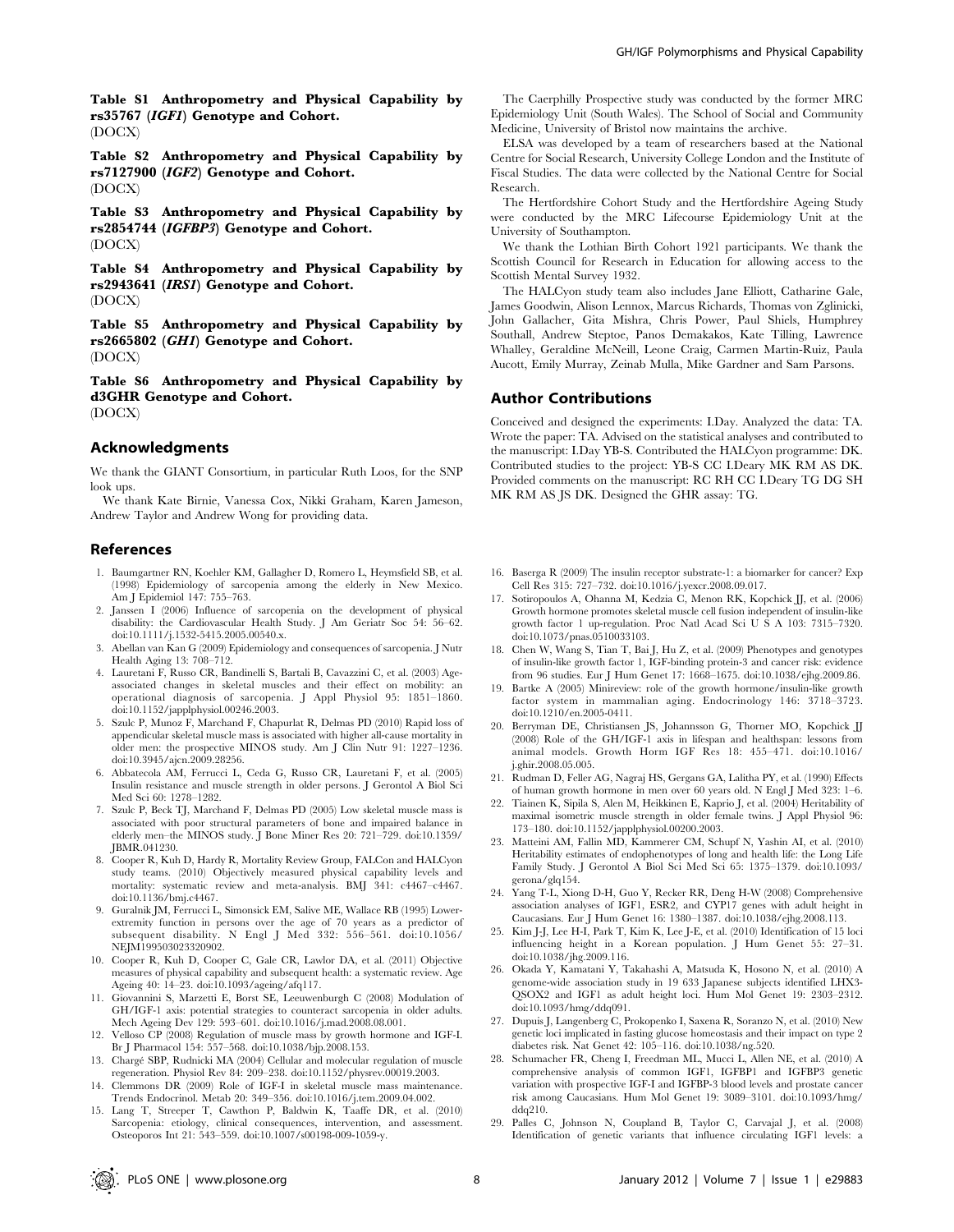targeted search strategy. Hum Mol Genet 17: 1457–1464. doi:10.1093/hmg/  $ddn034$ 

- 30. Patel AV, Cheng I, Canzian F, Le Marchand L, Thun MJ, et al. (2008) IGF-1, IGFBP-1, and IGFBP-3 polymorphisms predict circulating IGF levels but not breast cancer risk: findings from the Breast and Prostate Cancer Cohort Consortium (BPC3). PLoS ONE 3: e2578. doi:10.1371/journal.pone.0002578.
- 31. Stessman J, Maaravi Y, Hammerman-Rozenberg R, Cohen A, Nemanov L, et al. (2005) Candidate genes associated with ageing and life expectancy in the Jerusalem longitudinal study. Mech Ageing Dev 126: 333–339. doi:10.1016/ j.mad.2004.08.025.
- 32. Heude B, Ong KK, Luben R, Wareham NJ, Sandhu MS (2007) Study of association between common variation in the insulin-like growth factor 2 gene and indices of obesity and body size in middle-aged men and women. J Clin Endocrinol Metab 92: 2734–2738. doi:10.1210/jc.2006-1948.
- 33. Zhang W, Maniatis N, Rodriguez S, Miller GJ, Day INM, et al. (2006) Refined association mapping for a quantitative trait: weight in the H19-IGF2-INS-TH region. Ann Hum Genet 70: 848–856. doi:10.1111/j.1469-1809.2006.00290.x.
- 34. Gaunt TR, Cooper JA, Miller GJ, Day IN, O'Dell SD (2001) Positive associations between single nucleotide polymorphisms in the IGF2 gene region and body mass index in adult males. Hum Mol Genet 10: 1491–1501.
- 35. Bachner-Melman R, Zohar AH, Nemanov L, Heresco-Levy U, Gritsenko I, et al. (2005) Association between the insulin-like growth factor 2 gene (IGF2) and scores on the Eating Attitudes Test in nonclinical subjects: a family-based study. Am J Psychiatry 162: 2256–2262. doi:10.1176/appi.ajp.162.12.2256.
- 36. Sayer AA, Syddall H, O'Dell SD, Chen X-H, Briggs PJ, et al. (2002) Polymorphism of the IGF2 gene, birth weight and grip strength in adult men. Age Ageing 31: 468–470.
- 37. Schrager MA, Roth SM, Ferrell RE, Metter EJ, Russek-Cohen E, et al. (2004) Insulin-like growth factor-2 genotype, fat-free mass, and muscle performance across the adult life span. J Appl Physiol 97: 2176–2183. doi:10.1152/ applphysiol.00985.2003.
- 38. Devaney JM, Hoffman EP, Gordish-Dressman H, Kearns A, Zambraski E, et al. (2007) IGF-II gene region polymorphisms related to exertional muscle damage. J Appl Physiol 102: 1815–1823. doi:10.1152/japplphysiol.01165.2006.
- 39. Eeles RA, Kote-Jarai Z, Al Olama AA, Giles GG, Guy M, et al. (2009) Identification of seven new prostate cancer susceptibility loci through a genomewide association study. Nat Genet 41: 1116–1121. doi:10.1038/ng.450.
- 40. Kaplan RC, Petersen A-K, Chen M-H, Teumer A, Glazer NL, et al. (2011) A genome-wide association study identifies novel loci associated with circulating IGF-I and IGFBP-3. Hum Mol Genet 20: 1241–1251. doi:10.1093/hmg/ ddq560.
- 41. Rung J, Cauchi S, Albrechtsen A, Shen L, Rocheleau G, et al. (2009) Genetic variant near IRS1 is associated with type 2 diabetes, insulin resistance and hyperinsulinemia. Nat Genet 41: 1110–1115. doi:10.1038/ng.443.
- 42. Millar DS, Horan M, Chuzhanova NA, Cooper DN (2010) Characterisation of a functional intronic polymorphism in the human growth hormone (GH1) gene. Hum Genomics 4: 289–301.
- 43. Le Marchand L, Donlon T, Seifried A, Kaaks R, Rinaldi S, et al. (2002) Association of a common polymorphism in the human GH1 gene with colorectal neoplasia. J Natl Cancer Inst 94: 454–460.
- 44. van Heemst D, Beekman M, Mooijaart SP, Heijmans BT, Brandt BW, et al. (2005) Reduced insulin/IGF-1 signalling and human longevity. Aging Cell 4: 79–85. doi:10.1111/j.1474-9728.2005.00148.x.
- 45. Bougnères P (2010) The exon-3 deletion of the growth hormone receptor (GHR) gene still has a limited impact in clinical endocrinology. J Clin Endocrinol Metab 95: 56–59. doi:10.1210/jc.2009-2233.
- 46. McKay JD, Kaaks R, Johansson M, Biessy C, Wiklund F, et al. (2007) Haplotype-based analysis of common variation in the growth hormone receptor gene and prostate cancer risk. Cancer Epidemiol. Biomarkers Prev 16: 169–173. doi:10.1158/1055-9965.EPI-06-0320.
- 47. Van Dyke AL, Cote ML, Wenzlaff AS, Abrams J, Land S, et al. (2009) Chromosome 5p Region SNPs Are Associated with Risk of NSCLC among Women. J Cancer Epidemiol 2009: 242151. doi:10.1155/2009/242151.
- 48. Wadsworth M, Kuh D, Richards M, Hardy R (2006) Cohort Profile: The 1946 National Birth Cohort (MRC National Survey of Health and Development). Int J Epidemiol 35: 49–54. doi:10.1093/ije/dyi201.
- 49. Marmot M, Banks J, Blundell R, Lessof C, Nazroo J (2003) Health, wealth and lifestyles of the older population in England: The 2002 English Longitudinal Study of Ageing. London: Institute for Fiscal Studies.
- 50. Syddall H (2005) Cohort Profile: The Hertfordshire Cohort Study. Int J Epidemiol 34: 1234–1242. doi:10.1093/ije/dyi127.
- 51. Syddall HE, Simmonds SJ, Martin HJ, Watson C, Dennison EM, et al. (2009) Cohort profile: The Hertfordshire Ageing Study (HAS). Int J Epidemiol 39: 36–43. doi:10.1093/ije/dyn275.
- 52. Martin RM, Gunnell D, Pemberton J, Frankel S, Davey Smith G (2005) Cohort profile: The Boyd Orr cohort–an historical cohort study based on the 65 year follow-up of the Carnegie Survey of Diet and Health (1937–39). Int J Epidemiol 34: 742–749. doi:10.1093/ije/dyi124.
- 53. Deary IJ, Whiteman MC, Starr JM, Whalley LJ, Fox HC (2004) The impact of childhood intelligence on later life: following up the Scottish mental surveys of 1932 and 1947. J Pers Soc Psychol 86: 130–147. doi:10.1037/0022- 3514.86.1.130.
- 54. Houlihan LM, Davies G, Tenesa A, Harris SE, Luciano M, et al. (2010) Common Variants of Large Effect in F12, KNG1, and HRG Are Associated

with Activated Partial Thromboplastin Time. Am J Hum Genet 86: 626–631. doi:10.1016/j.ajhg.2010.02.016.

- 55. Gaunt TR, Hinks LJ, Christensen MB, Kiessling M, Day IN (2005) Experience applying lightTyper methodology to human SNP's relevant to growth and cardiovascular risk. In: Hecker K, ed. Genetic variance detection: technologies for pharmacogenomics 131–144, DNA Press. In:.
- 56. Minelli C, Thompson JR, Abrams KR, Thakkinstian A, Attia J (2008) How should we use information about HWE in the meta-analyses of genetic association studies? Int J Epidemiol 37: 136–146. doi:10.1093/ije/dym234.
- 57. Committee of Experts on Sports Research (1993) Eurofit: handbook for the EUROFIT tests of physical fitness. Strasbourg: Council of Europe. 2nd Edition.
- 58. Stevens KN, Lang IA, Guralnik JM, Melzer D (2008) Epidemiology of balance and dizziness in a national population: findings from the English Longitudinal Study of Ageing. Age Ageing 37: 300–305. doi:10.1093/ageing/afn019.
- 59. Podsiadlo D, Richardson S (1991) The timed ''Up & Go'': a test of basic functional mobility for frail elderly persons. J Am Geriatr Soc 39: 142–148.
- 60. Csuka M, McCarty DJ (1985) Simple method for measurement of lower extremity muscle strength. Am J Med 78: 77–81.
- 61. Kuh D, Bassey EJ, Butterworth S, Hardy R, Wadsworth MEJ (2005) Grip strength, postural control, and functional leg power in a representative cohort of British men and women: associations with physical activity, health status, and socioeconomic conditions. J Gerontol A Biol Sci Med Sci 60: 224–231.
- 62. Cordell HJ, Clayton DG (2005) Genetic association studies. Lancet 366: 1121–1131. doi:10.1016/S0140-6736(05)67424-7.
- 63. Cook RD (2000) Detection of Influential Observation in Linear Regression. Technometrics 42: 65–68.
- 64. Riley RD, Lambert PC, Abo-Zaid G (2010) Meta-analysis of individual participant data: rationale, conduct, and reporting. BMJ 340: c221. doi:10.1136/bmj.c221.
- 65. Higgins JPT, Thompson SG, Deeks JJ, Altman DG (2003) Measuring inconsistency in meta-analyses. BMJ 327: 557–560. doi:10.1136/ bmj.327.7414.557.
- 66. Li S, Zhao JH, Luan J, Ekelund U, Luben RN, et al. (2010) Physical Activity Attenuates the Genetic Predisposition to Obesity in 20,000 Men and Women from EPIC-Norfolk Prospective Population Study. PLoS Med 7: e1000332. doi:10.1371/journal.pmed.1000332.
- 67. Khoury-Shakour S, Gruber SB, Lejbkowicz F, Rennert HS, Raskin L, et al. (2008) Recreational physical activity modifies the association between a common GH1 polymorphism and colorectal cancer risk. Cancer Epidemiol. Biomarkers Prev 17: 3314-3318. doi:10.1158/1055-9965.EPI-08-0062.
- 68. Gauderman W, Morrison J (2006) QUANTO 1.1: A computer program for power and sample size calculations for genetic-epidemiology studies, [http:// hydra.usc.edu/gxe/].
- 69. Stroup DF, Berlin JA, Morton SC, Olkin I, Williamson GD, et al. (2000) Metaanalysis of Observational Studies in Epidemiology: A Proposal for Reporting. JAMA 283: 2008–2012. doi:10.1001/jama.283.15.2008.
- 70. Little J, Higgins JPT, Ioannidis JPA, Moher D, Gagnon F, et al. (2009) Strengthening the reporting of genetic association studies (STREGA): an extension of the strengthening the reporting of observational studies in epidemiology (STROBE) statement. J Clin Epidemiol 62: 597–608.e4. doi:10.1016/j.jclinepi.2008.12.004.
- 71. Lango Allen H, Estrada K, Lettre G, Berndt SI, Weedon MN, et al. (2010) Hundreds of variants clustered in genomic loci and biological pathways affect human height. Nature 467: 832–838. doi:10.1038/nature09410.
- 72. Scuteri A, Sanna S, Chen W-M, Uda M, Albai G, et al. (2007) Genome-wide association scan shows genetic variants in the FTO gene are associated with obesity-related traits. PLoS Genet 3: e115. doi:10.1371/journal.pgen.0030115.
- 73. Liu X-G, Tan L-J, Lei S-F, Liu Y-J, Shen H, et al. (2009) Genome-wide association and replication studies identified TRHR as an important gene for lean body mass. Am J Hum Genet 84: 418–423. doi:10.1016/ j.ajhg.2009.02.004.
- 74. Lettre G, Butler JL, Ardlie KG, Hirschhorn JN (2007) Common genetic variation in eight genes of the GH/IGF1 axis does not contribute to adult height variation. Hum Genet 122: 129–139. doi:10.1007/s00439-007-0385-4.
- 75. Kostek MC, Devaney JM, Gordish-Dressman H, Harris TB, Thompson PD, et al. (2010) A polymorphism near IGF1 is associated with body composition and muscle function in women from the Health, Aging, and Body Composition Study. Eur J Appl Physiol 110: 315–324. doi:10.1007/s00421-010-1500-0.
- 76. Sweeney C, Murtaugh MA, Baumgartner KB, Byers T, Giuliano AR, et al. (2005) Insulin-like growth factor pathway polymorphisms associated with body size in Hispanic and non-Hispanic white women. Cancer Epidemiol Biomarkers Prev 14: 1802–1809. doi:10.1158/1055-9965.EPI-05-0149.
- 77. Hand BD, Kostek MC, Ferrell RE, Delmonico MJ, Douglass LW, et al. (2007) Influence of promoter region variants of insulin-like growth factor pathway genes on the strength-training response of muscle phenotypes in older adults. J Appl Physiol 103: 1678–1687. doi:10.1152/japplphysiol.00420.2007.
- 78. Ren Z, Cai Q, Shu X-O, Cai H, Cheng J-R, et al. (2004) Genetic polymorphisms in the human growth hormone-1 gene (GH1) and the risk of breast carcinoma. Cancer 101: 251–257. doi:10.1002/cncr.20375.
- 79. Hietaniemi M, Pöykkö SM, Ukkola O, Päivänsalo M, Antero Kesäniemi Y (2005) IGF-I concentrations are positively associated with carotid artery atherosclerosis in women. Ann Med 37: 373–382. doi:10.1080/ 07853890510011967.